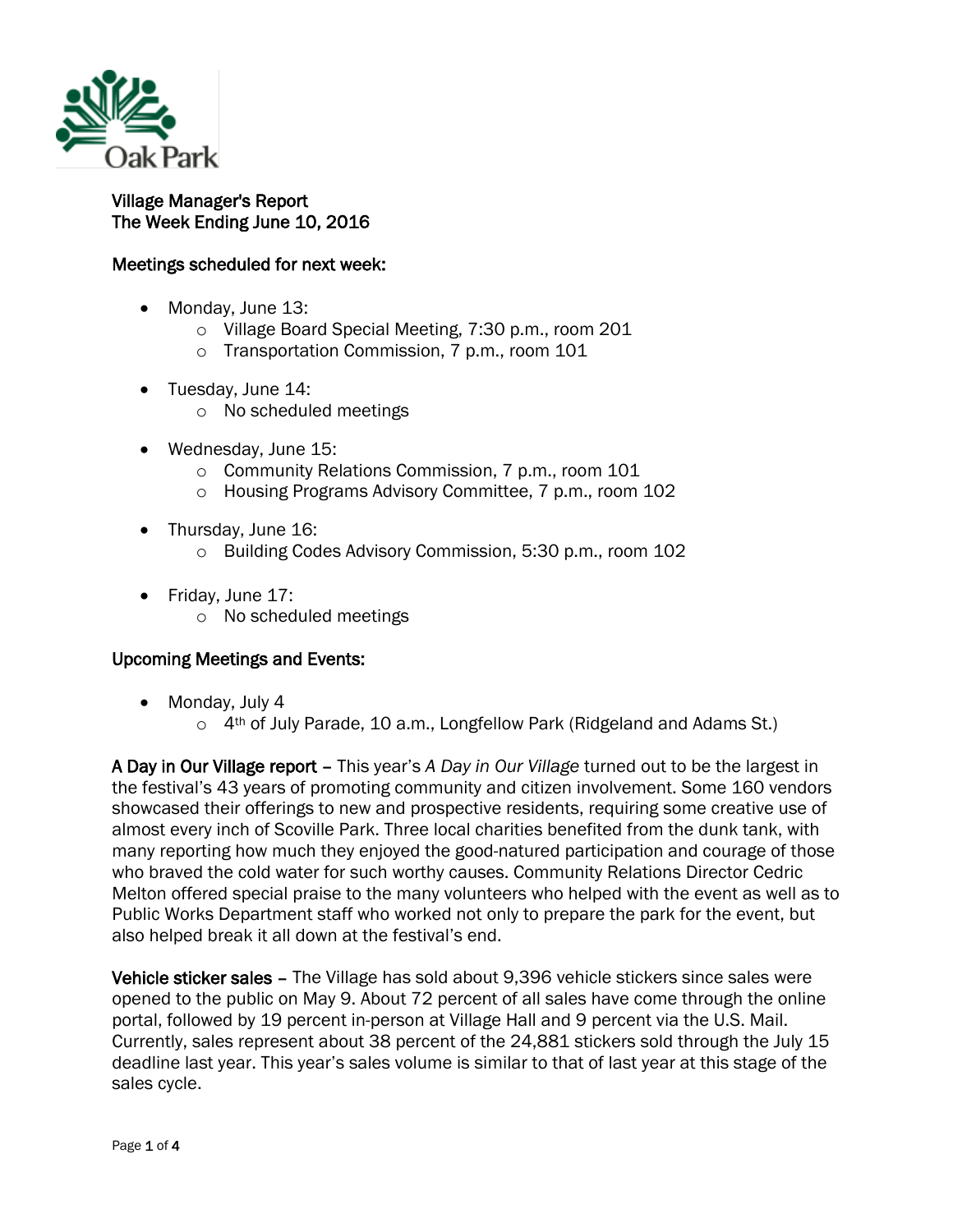Green Line punch list – Final tasks associated with the CTA Green Line improvement project will continue through the remainder of the month. The work should not disrupt traffic or parking, but could be noisy since crews will be using air hammers and a forklift during the overnight hours of at least three days. Work will occur tonight (Fri., June 10) and Monday night (June 13) on the tracks from Marion Street to Oak Park Avenue and Tuesday night (June 14) at the Harlem Avenue station. Additional work on the tracks will occur on subsequent nights, but will entail mostly cleaning up and installing signs, which should be less intrusive.

Oak Park Station development update – Sewer has been installed on Westgate Street up to the edge of the pavement at Harlem Avenue. Metal plates and cold patch are used on the roadway at the end of each work day to allow traffic until temporary concrete pavement can be poured. At least one lane of traffic is being maintained on Westgate during working hours, with partial lane closures managed by a flagger. Crews began connecting the new sewer to the existing line on Harlem Avenue at Westgate, which requires closing two northbound lanes and shifting traffic into one lane by using the turn lane. The work on Harlem, which could be wrapped up by this week, occurs between 8 p.m. and 6 a.m., and does not affect southbound traffic.

Harrison Street lighting improvements – Crews are preparing for Village and ComEd inspections required to install electric services for the new lighting system nearing completion on Harrison Street from Ridgeland Avenue to Austin Boulevard. Poles from the old lighting system are being removed and restoration of the sidewalk has begun.

Alley projects update – Sewer work is now complete in all alleys currently under construction. Concrete pavement has been completed in 13 alleys, with eight alleys remaining to be paved. Pavement was scheduled to be poured this week in alleys in the 500 block of North Lombard and Hayes avenues, and Iowa Street between Lombard and Hayes. Concrete will be poured for private garage aprons in the alleys in the 400 block of North Taylor and Humphrey avenues. These properties are among the 22 within the alley construction area that opted into the private apron replacement program to take advantage of the Village's contract price. Removal of old pavement was scheduled to start this week on the east/west alley between Marion Street and Home Avenue and Pleasant Street and South Boulevard.

South Boulevard streetscape – The south side of South Boulevard is now open to westbound traffic, with a slight jog from Maple Avenue to Harlem Avenue to allow for remaining manhole rehabilitation. Work continues along the north side of South Boulevard from the CTA entrance to the east, as crews work toward a tentative July 8 reopening of the street to two-way traffic. Temporary traffic signals are in place at Harlem and South, and work on street lighting will begin next week on the north side of South Boulevard. Engineering Division staff is working closely with DIVVY representatives to coordinate installation of the docking station with the work underway on the boulevard.

Street resurfacing – With the pavement binder course now being placed on the 1000 block of Mapleton Avenue and Harvey Avenue scheduled for the final surface next week, the first round of street resurfacing projects continues. Landscape restoration also is underway at the outdoor dining space at the southeast corner of South Boulevard and Oak Park Avenue.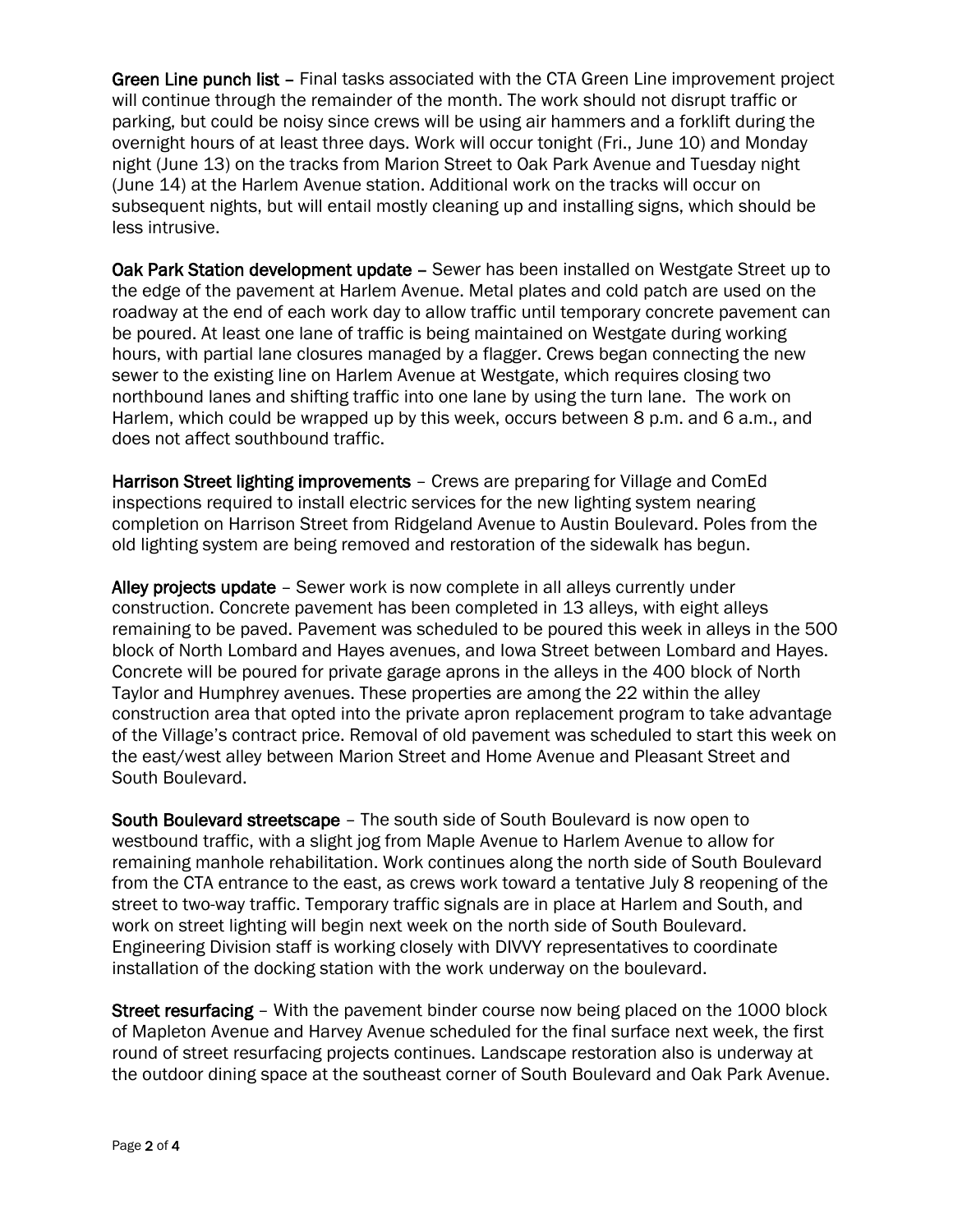Chicago Avenue update –The sewer construction project on Chicago Avenue reached into the Ridgeland Avenue intersection this week for connection work requiring using the turn lane to maintain two-way north/south traffic. Metal plates are being used at the end of the workday to allow traffic on the regular southbound lane of Ridgeland. Contractors estimate up to four more weeks will be required to replace the sewer between Fair Oaks/Scoville Avenue, and then work will shift to between Forest and Grove Avenue. Chicago Avenue through traffic is being detoured to Division Street via Oak Park and Ridgeland avenues. Local traffic is being allowed on Chicago Avenue from Oak Park Avenue to Scoville/Fair Oaks Avenue during this first stage of work. Meanwhile, bids to resurface Chicago Avenue across the community were scheduled to be opened this week by the Illinois Department of Transportation. The repaving will follow soon after the sewer construction, likely by mid-August.

Public Works activities – Summer interns were expected to complete an inventory of historical sidewalks this week, collecting location and condition information about of the sandstone sidewalks that remain in the community. The information will be used to apply for an [Illinois Transportation Enhancement Program grant](http://www.idot.illinois.gov/transportation-system/local-transportation-partners/county-engineers-and-local-public-agencies/funding-opportunities/ITEP) in the upcoming weeks. Streets Division crews helped install art in Mills Park for the annual Sculpture Walk, swept downtown streets, relocated newspaper boxes and a bike rack for construction activities and South Boulevard and installed a new bike rack on North Avenue. Crews also made permanent fixes to streets that were opened for water repairs in the winter, cleared viaducts, filled potholes, removed litter and cleaned up parking lots. Water & Sewer Division crews replaced a broken fire hydrant on the northeast corner of Grove Avenue and Thomas Street, repaired the sewer lateral at 321 S. Euclid Ave. and upgraded water services at 722 Hayes Ave., 1156 S. Grove Ave. and 938 S. Kenilworth Ave.. Forestry Division and contractor crews continued cleaning up storm debris throughout the Village remaining from the May 31 storm. Staff has continued to find issues with trees remaining from the storm that require immediate attention, while also keeping up with routine tasks such as resident requests for forestry services.

Fire Department May report – Oak Park firefighter/paramedics responded to 551 calls for service in May, bringing the total of calls to 2,727 so far in 2016. The 326 calls for emergency medical service represented 59 percent of all May calls, a slight decrease from April. Contact was made with 393 patients in May, which included 271 transports to a medical facility, 146 of which required advanced life support services. Other May activity included responding to 96 calls for general service (17 percent), 48 calls for fires/hazardous conditions (9 percent), 42 calls of good intent (8 percent) and 37 alarm-initiated calls (7 percent). The average response time was four minutes, 35 seconds. Department personnel responded to four vehicle and two building fires in May, the most significant in an apartment building that was caused by drying clothes over a space heater. Tenants had to be displaced temporarily for smoke mitigation, but the fire was contained to the room of origin. Also in May, staff took the fire safety trailer to every second grade class in the Village to teach life safety skills in a realistic residential setting.

Employee news – An Oak Park resident with experience in a wide range of areas related to local government administration including land use, zoning, real estate and violation defense, has been hired as the new Assistant Village Attorney. Rasheda D. Jackson will assume her new duties at Village Hall on Mon., June 13. Rasheda was chosen from a strong